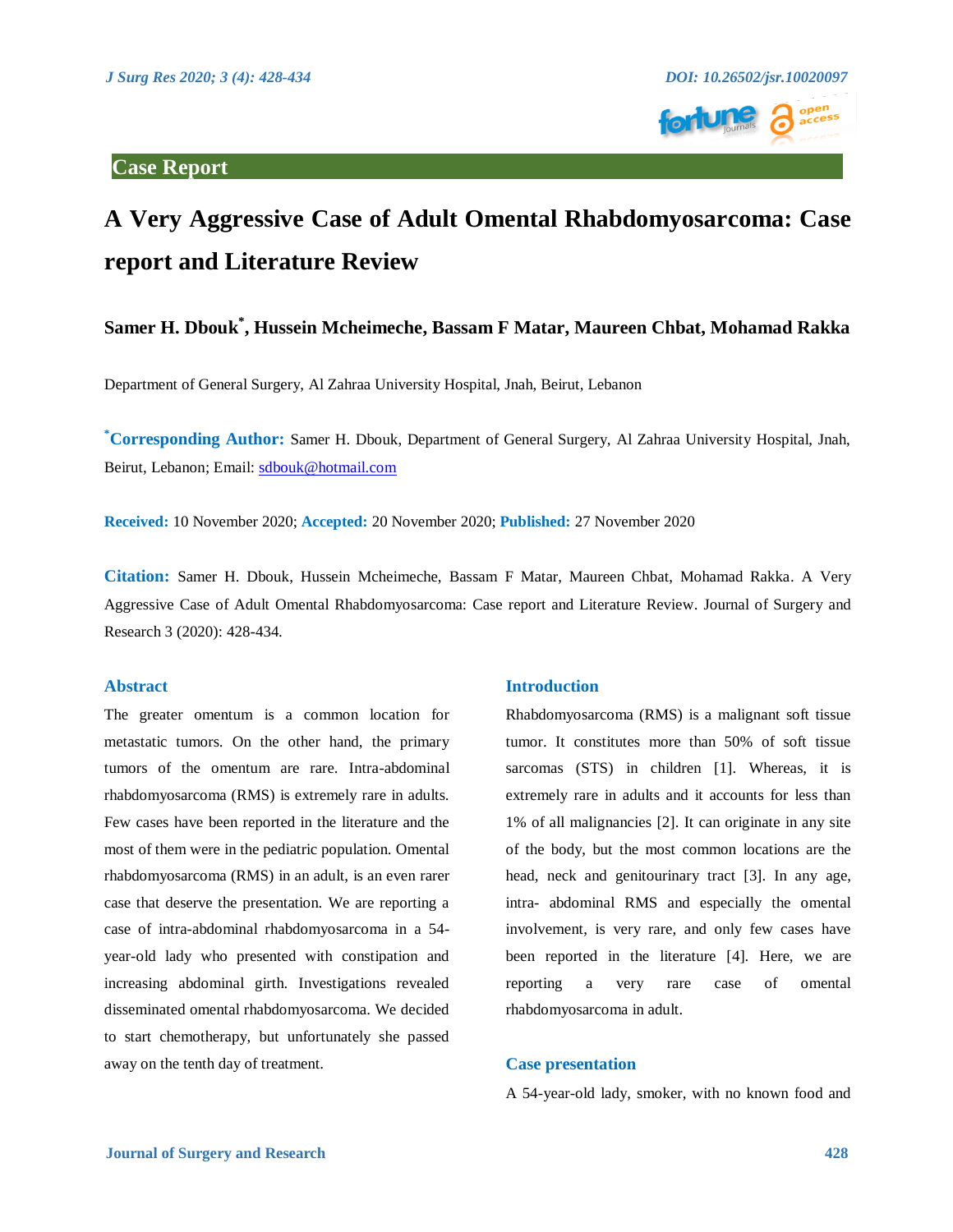#### *J Surg Res 2020; 3 (4): 428-434 DOI: 10.26502/jsr.10020097*

drug allergies, nor any past medical or surgical history, presented to the emergency department for acute onset of right upper quadrant abdominal pain associated with nausea and postprandial vomiting. Abdominal examination was only remarkable for positive Murphy sign. Laboratory studies revealed mild leukocytosis (WBC 12 x  $10^3$ /µL) with neutrophil shift (PMN 85%). Abdominal ultrasonography was done and showed acute calculus cholecystitis for which she was scheduled to undergo laparoscopic cholecystectomy.

Under general anesthesia, the abdomen was insufflated and 2 trocars were inserted. Exploration revealed mild amount of clear peritoneal fluids in addition to adhesions between the omentum, liver and the anterior abdominal wall. The gallbladder was found to be severely inflamed. Peritoneal fluids were taken for bacterial culture and cytology examination. Due to the technical difficulty related to the adhesions, the operation was converted to open and cholecystectomy was then done. The post-operative course was uneventful and the patient was discharged home on the second postoperative day in good condition. The pathological examination of the gallbladder revealed chronic cholecystitis without malignancy. Unfortunately, the cytological examination of the peritoneal fluids demonstrated clusters of dysplastic epithelial cells consistent with carcinoma. The patient was then contacted and advised

to come back for further workup but she was reticent because of the corona outbreak.

She presented after one month for evaluation of constipation and increasing abdominal girth. On physical examination: Her abdomen was distended with mild diffuse tenderness and dullness on percussion. Laboratory tests were normal except for mild leukocytosis (WBC 13 x  $10^3/\mu$ L). A CT scan of the abdomen and pelvis revealed a moderate amount of ascites with a large intra-abdominal mass located at the level of left mid-lower abdomen, measuring 12 x 9 cms, causing displacement of the adjacent bowel loops (Figure 1). Tumor markers including C.E.A, CA19-9, AFP, CA 125 were within normal range.

Faced with this presentation of ascites and intraabdominal masses and the inability to identify the origin of the tumor, we decided to perform a diagnostic laparoscopy. Exploration revealed a large amount of clear peritoneal fluids with diffuse omental thickening and adhesions, in addition to a large, hard and nodular mass located within the greater omentum. It was adherent to several small bowel loops and the transverse colon. The liver, spleen and ovaries appeared normal. As the mass was unrespectable, biopsies were taken.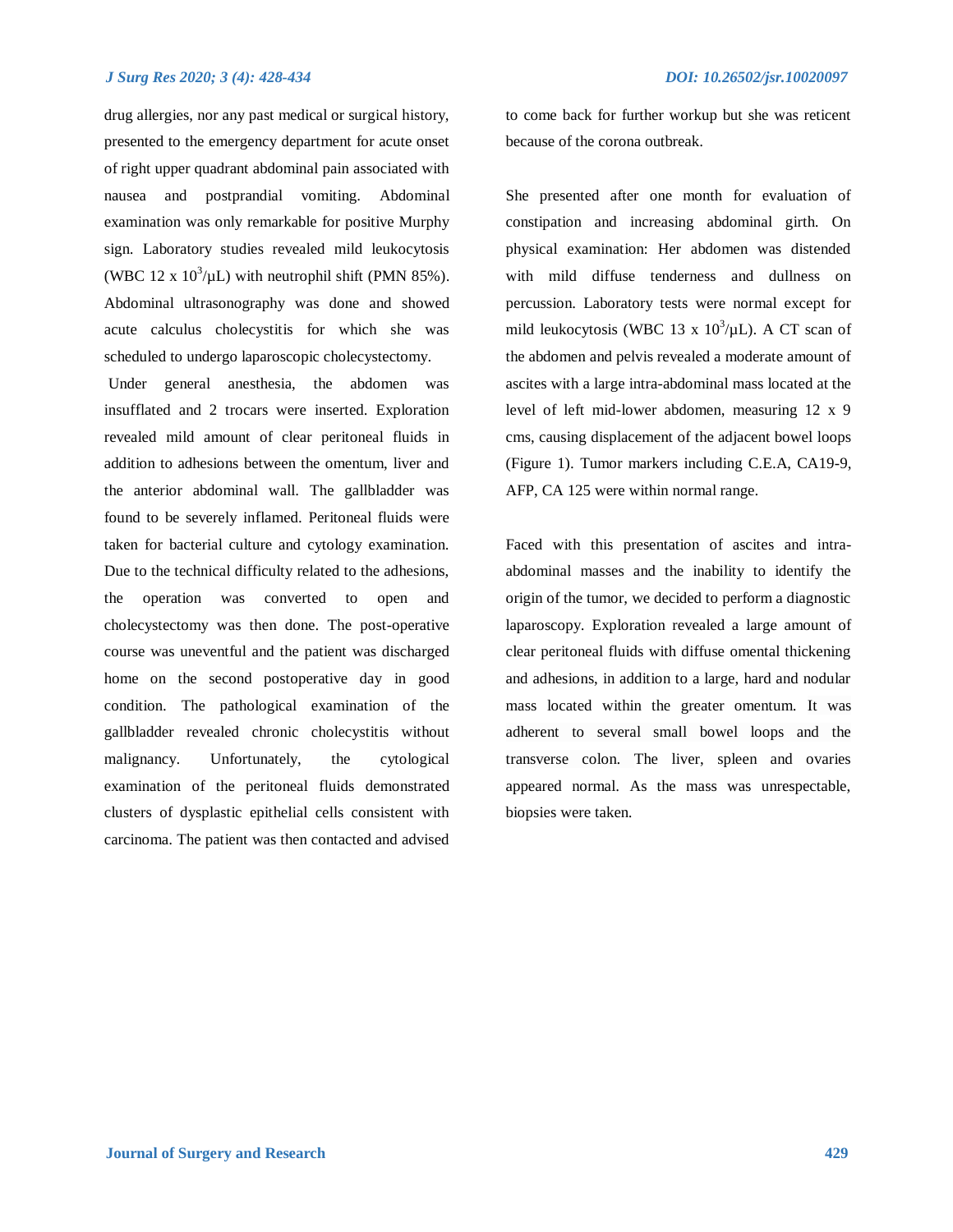

**Figure 1:** Showing a large, well defined intra-abdominal mass, measuring 12 x 9 cms

The histopathological examination revealed fibro-adipose tissues with multiple foci of infiltrating poorly differentiated neoplasm, consists of spindle mesenchymal cells with multiple better differentiated rhabdoid and muscle fiber cells, consistent with rhabdomyosarcoma (Figure 2).



**Figure 2:** H and E; 40x40 X showing mixture of spindle cells, small round to ovoid cells and prominent rhabdoid cells having an eosinophilic cytoplasm and eccentric nuclei

Immunohistochemistry revealed strong staining for Desmin, Myogenin, CD34 and MYOD-1, therefore confirming the diagnosis of RMS (Figures 3, 4 and 5).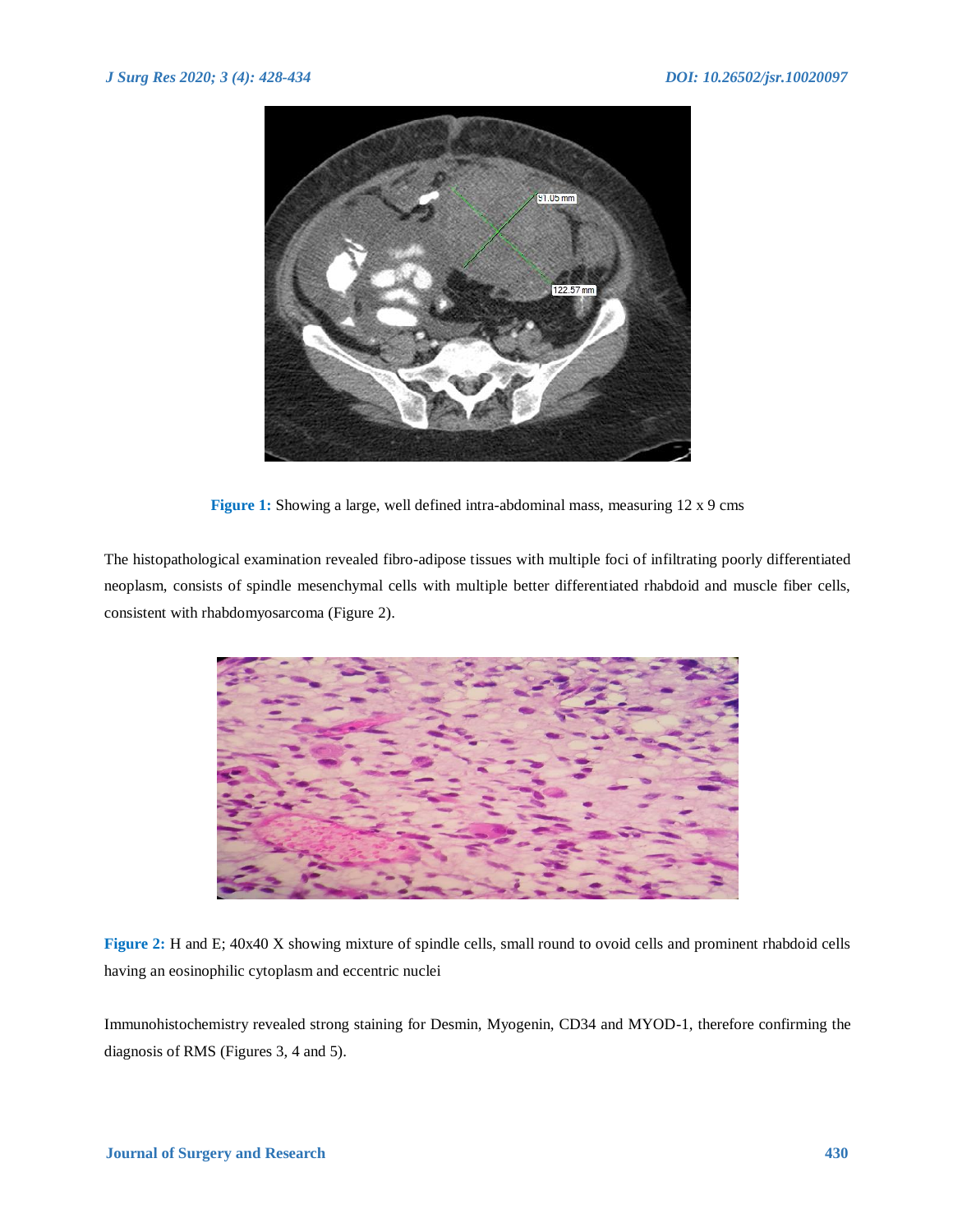

**Figure 3:** Immunohistochemistry,  $40 \times 40$  X shows tumor cells showing desmin positivity



**Figure 4:** Immunohistochemistry,  $40 \times 40$  X shows tumor cells showing Myogenin positivity



**Figure 5:** Immunohistochemistry,  $40 \times 40$  X shows tumor cells showing MYOD-1 positivity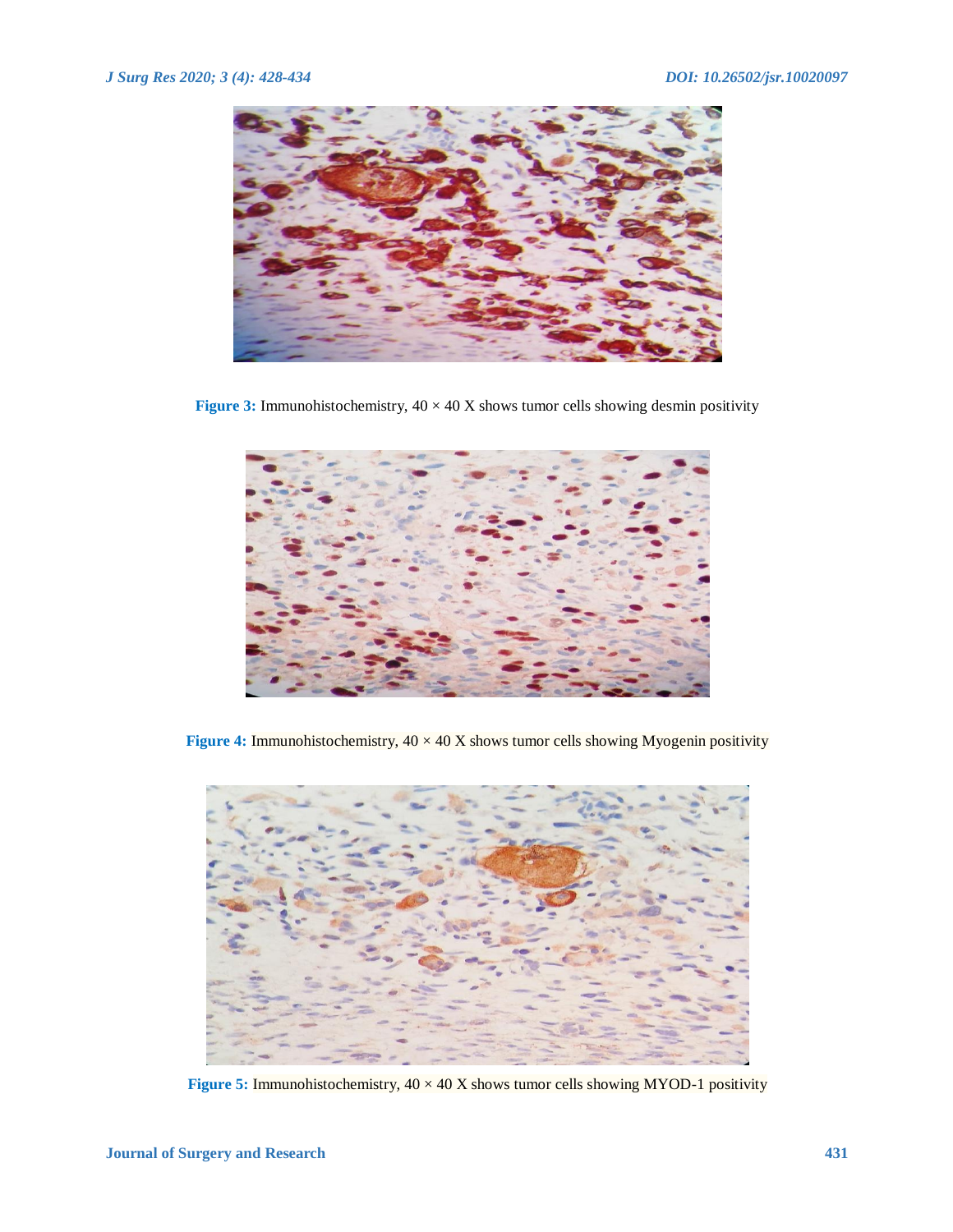The patient was then started on VAC-IE regimen (vincristine, doxorubicin, cyclophosphamide alternating with ifosfamide and etoposide). Unfortunately, her condition began to deteriorate rapidly after the tenth day of chemotherapy until she was admitted to the intensive care unit and passed away.

#### **Discussion**

RMS is the most common soft tissue sarcoma in children. Omental RMS is an extremely rare malignancy. Only few cases have been reported in the literature and almost all of them were in the pediatric population [4]. Its pathogenesis is still poorly understood [7]. Some evidence suggests that RMS can arise from aberrant development of non-myogenic cells [8]. And mutations in macrophage inhibitory factor (MIF) and p53 are responsible for tumor progression [7]. The most common symptoms of intraabdominal RMS –including omental RMS- are abdominal discomfort, abdominal mass and distention [9].

The imaging of choice for intra- abdominal RMS is Magnetic Resonance Imaging (MRI), which can determine the tumor origin and the relationship between the tumor and the adjacent organs. RMS is usually hyperintense on T2 and hypointense on T1 with heterogenous enhancement [6]. Computed Tomography CT scan, in the other hand, is important for staging and for assessing spread to lungs, as lung is the most common site of metastasis [8]. We note that recently PET-CT and PET -MRI are gaining a huge role in the management of RMS, from assessing response after neoadjuvant treatment to detecting residual tumor to local recurrence, metastatic spread and even have a role in the diagnosis of RMS. They give an insight on the tumor biology [10].

The world health organization (WHO) classifies this disease into 4 categories which differ by their histomorphology, most frequent localization, prevalence, IHC, genetics: Embryonal, alveolar, pleomorphic, and spindle cell/sclerosing RMS [11]. Pleomorphic subtype RMS is the most common subtype in adults [12]. Concerning the histological staining in helping to diagnose RMS, the myogenin and MyoD1, contrary to desmin, are highly sensitive and specific myogenic nuclear transcription factor for RMS and present early in the skeletal muscle differentiation [13].

Due to its rarity, the optimal treatment of adult RMS is uncertain [14]. Currently, the management of adult RMS is in line with the multidisciplinary treatment protocol which is proposed by the Intergroup Rhabdomyosarcoma Study (IRSG) group for treating children with RMS and includes complete surgical resection of the tumor with free margins, radiation and chemotherapy. Surgery and radiotherapy are used for the treatment of primary tumor site; however, chemotherapy is used to prevent tumor spread [15].

IRSG recommends that chemotherapy should be given to all patients with RMS and it improves survival. The recommended combination of chemotherapy includes vincristine, actinomycin-d, etoposide or ifosfamide and cyclophosphamide. Irnotecan, a topoisomerase I inhibitors is also recommended. Concerning radiotherapy, all patients must receive radiotherapy to ablate the microscopic residual tumor and to obtain long term control [16].

Chemo-radiotherapy can also be used as neo-adjuvant therapy that results in down staging of the disease. Thus, it allows complete excision of the tumor [17].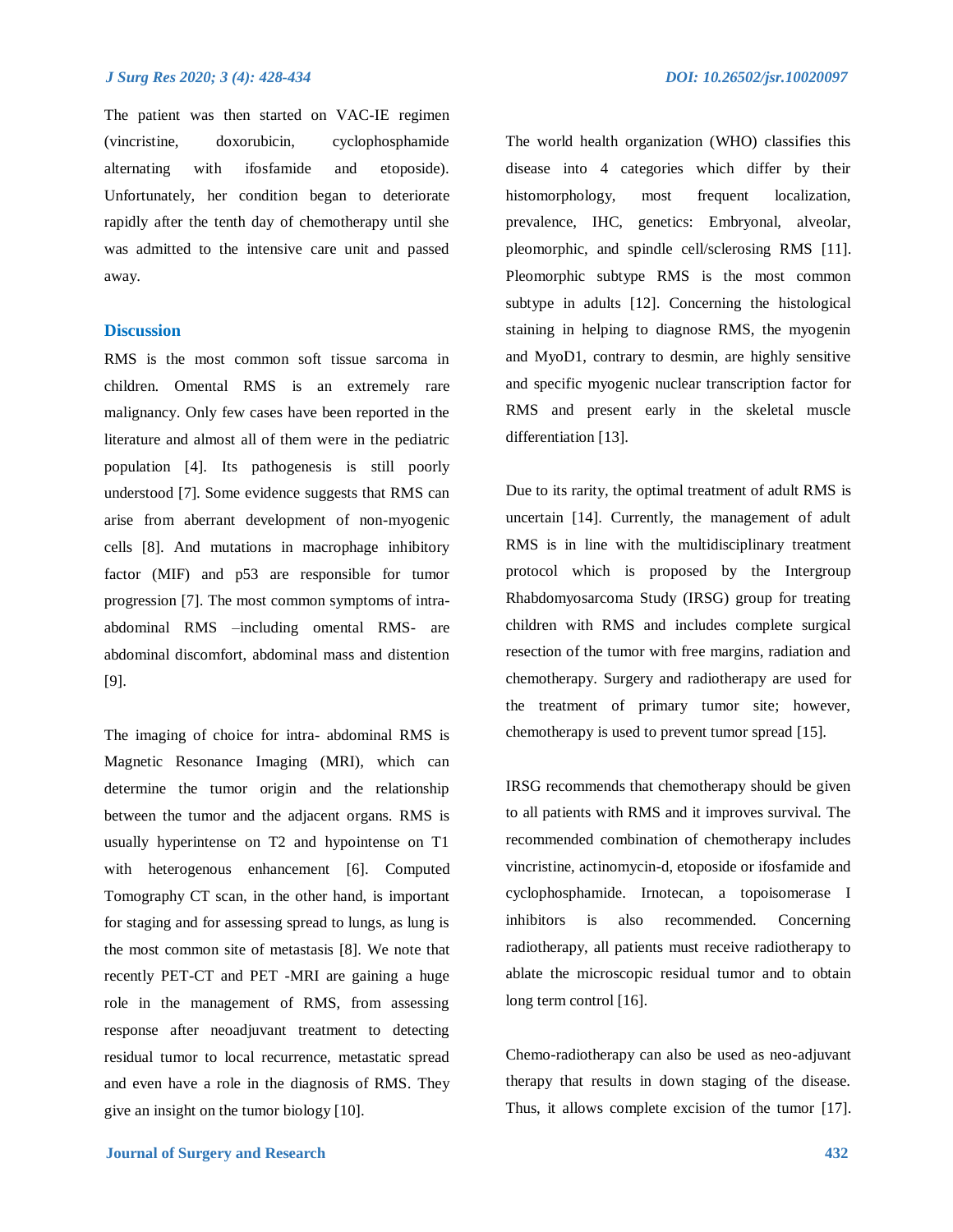#### *J Surg Res 2020; 3 (4): 428-434 DOI: 10.26502/jsr.10020097*

The prognosis is related to the presence of metastasis at presentation and the response to chemotherapy [18]. Adult RMS is very aggressive tumor and has a low 5 year survival rate (27%) compared to that observed in pediatric population [19].

Since RMS in children is a different entity from that of adults in terms of sensitivity to chemo-and radiotherapy, some studies showed that the prognosis in adults can be similar to that observed in children, if they are treated aggressively by using the pediatric protocol [18].

#### **Conclusion**

Adult omental RMS is an extremely rare and highly malignant neoplasm with a poor prognosis, even after surgical and chemotherapy interventions. Early diagnosis, complete resection, and appropriate radiotherapy and chemotherapy are the keys to managing this disease. Further studies are needed to develop the optimal treatment protocol for improving the prognosis of patients with this rare but deadly cancer.

#### **References**

- 1. Clavel J, Steliarova-Foucher E, Berger C, et al. Hodgkin's disease incidence and survival in European children and adolescents (1978–1997): report from the Automated Cancer Information System project. European Journal of Cancer 42 (2006): 2037-2049.
- 2. Weiss SW, Goldblum J, Weiss SW, et al. Enzinger and Weiss's Soft Tissue Tumors. 4th ed., St. Louis: CV Mosby (2001): p.785- 835
- 3. WU M. Spunt SL. SoO tissue sarcomas of childhood. Cancer Treat Rev 30 (2004):

269-280.

- 4. Leung RS, Calder A, Roebuck D. Embryonal rhabdomyosarcoma of the omentum: two cases occurring in children. Pediatric Radiology 39 (2009): 865-868.
- 5. Lanjekar A, Sathawane R, Gaikwad R, et al. Embryonal Rhabdomyosarcoma: A Rare Case Report. International Journal of Research and Review 6 (2019): 185-188.
- 6. Bajaj G, Tirumani H, Whisman M, et al. Comprehensive Review of Abdominopelvic Mesenchymal Tumors With Radiologic Pathologic Correlation And Update On Current Treatment Guidelines–Part 2. InSeminars in Ultrasound, CT and MRI (2020).
- 7. Aljabban I, Grant CN. Embryonal rhabdomyosarcoma of the urachal ligament presenting as small bowel obstruction: Case report and review of the literature. Journal of Pediatric Surgery Case Reports 53 (2020): 101357.
- 8. Alkhormi AM, Alqifari A, Aljarbou OZ, et al. Primary duodenal embryonal rhabdomyosarcoma in adults: a case report. AME Case Reports 3 (2019).
- 9. E Evans KJ, Miller Q, Kline AL. Solid omental tumors. New York: WebMD LLC (2011): c1994-c2013.
- 10. Gennaro N, Marrari A, Renne SL, et al. Multimodality imaging of adult rhabdomyosarcoma: the added value of hybrid imaging. The British Journal of Radiology 93 (2020): 20200250.
- 11. Christopher DM. World Health Organization classification of tumours. Pathology & Genetic: Tumours of Soft Tissue and Bone (2000).